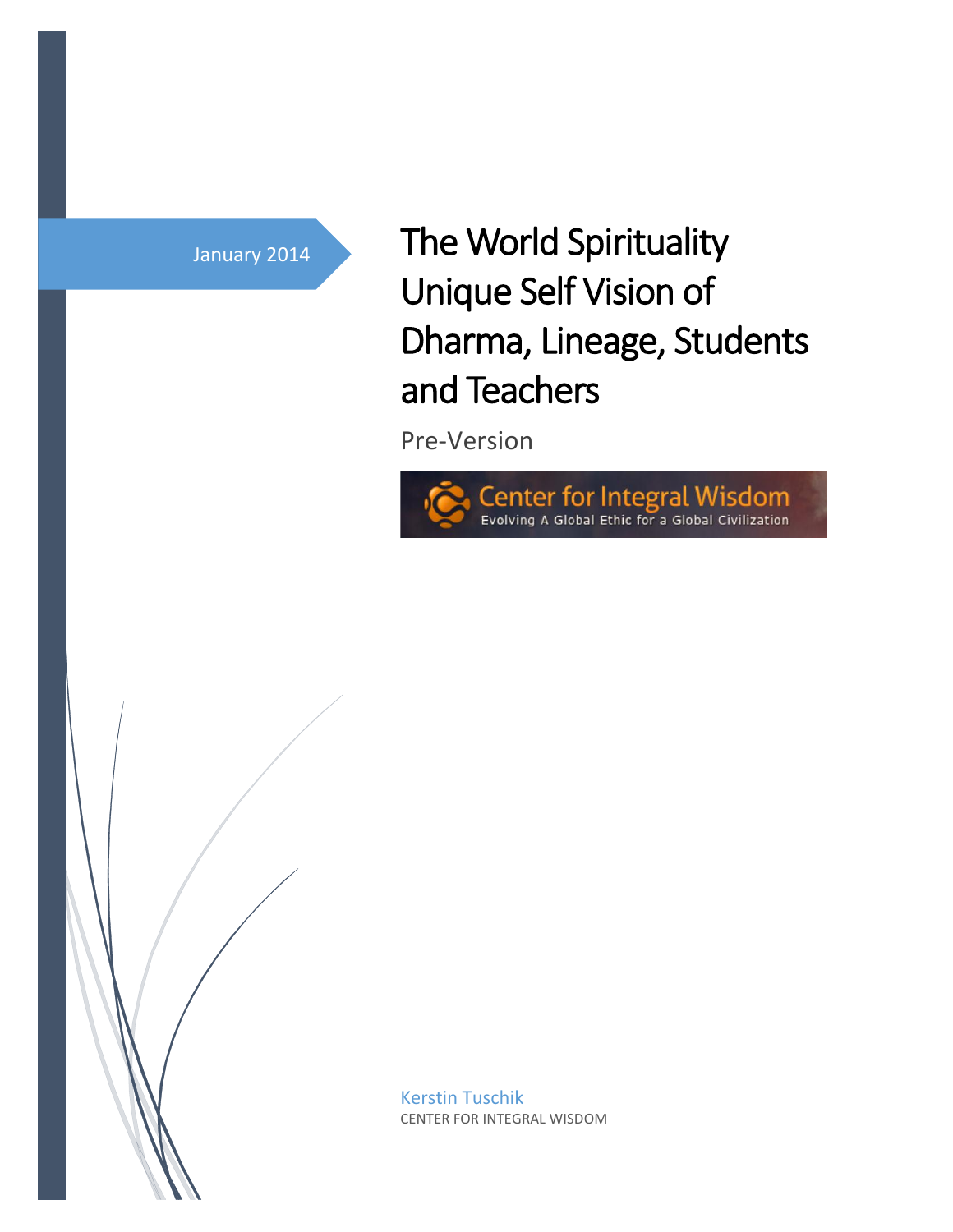## <span id="page-1-0"></span>Abstract & Introduction

In this article, I want to elaborate on the concept of "Dharma, Lineage, Transmission, and the Student-Teacher Relationship" in the specific way these words are used in my World Spirituality community and specifically by the initiating teacher of the community, Dr. Marc Gafni. Marc has infused the word "Dharma" with a series of meanings which have become self-evident in our community. Because Marc has not yet written about his expansion upon the meaning of "Dharma" for the broader public, I have felt that it is necessary to do so.

The Unique Self teachings that Marc has brought into the conversation are now changing the way that enlightenment is experienced and taught around the world. In my perception, the power, love and clarity of his teaching and transmission of Unique Self enlightenment has been so profound that now, in many enlightenment circles around the world, Unique Self thinking under a host of names is virtually a given. And that although ten years ago, Unique Self Dharma was still unheard of in the enlightenment world. While this (often unconscious) adoption of the core teaching of Gafni's Unique Self Dharma is an excellent achievement and a necessary and gorgeous step for a cogent meme to become mainstream, I find it—for the many reasons that I will discuss in this article—very important to give honor to Marc Gafni's original inseminating work and transmission as well as to the lineage(s) that he is part of and whose wisdom he is embodying and evolving.

I, myself, have come a long way from studying cognitive concepts and maps, methods of selftransformation and healing, to studying and embodying a comprehensive dharma. The insights and discoveries I want to share with you in this article have also occurred along with the transition from being a devoted and passionate student of the Dharma to becoming more and more a teacher and lineage-holder of the Dharma myself. Specifically, I have been teaching, sharing and representing Unique Self Dharma in the German-speaking world, which in turn has deepened my own studies. So, let me share the frameworks that I have encountered and that have worked or not worked for me in relation to the teacher-student-relationship and in relation to the "Dharma." These discernments are I believe critical for what my teacher Dr. Marc Gafni calls the "post-postmodern integral reconstruction project" which is so profoundly needed in our post-postmodern world.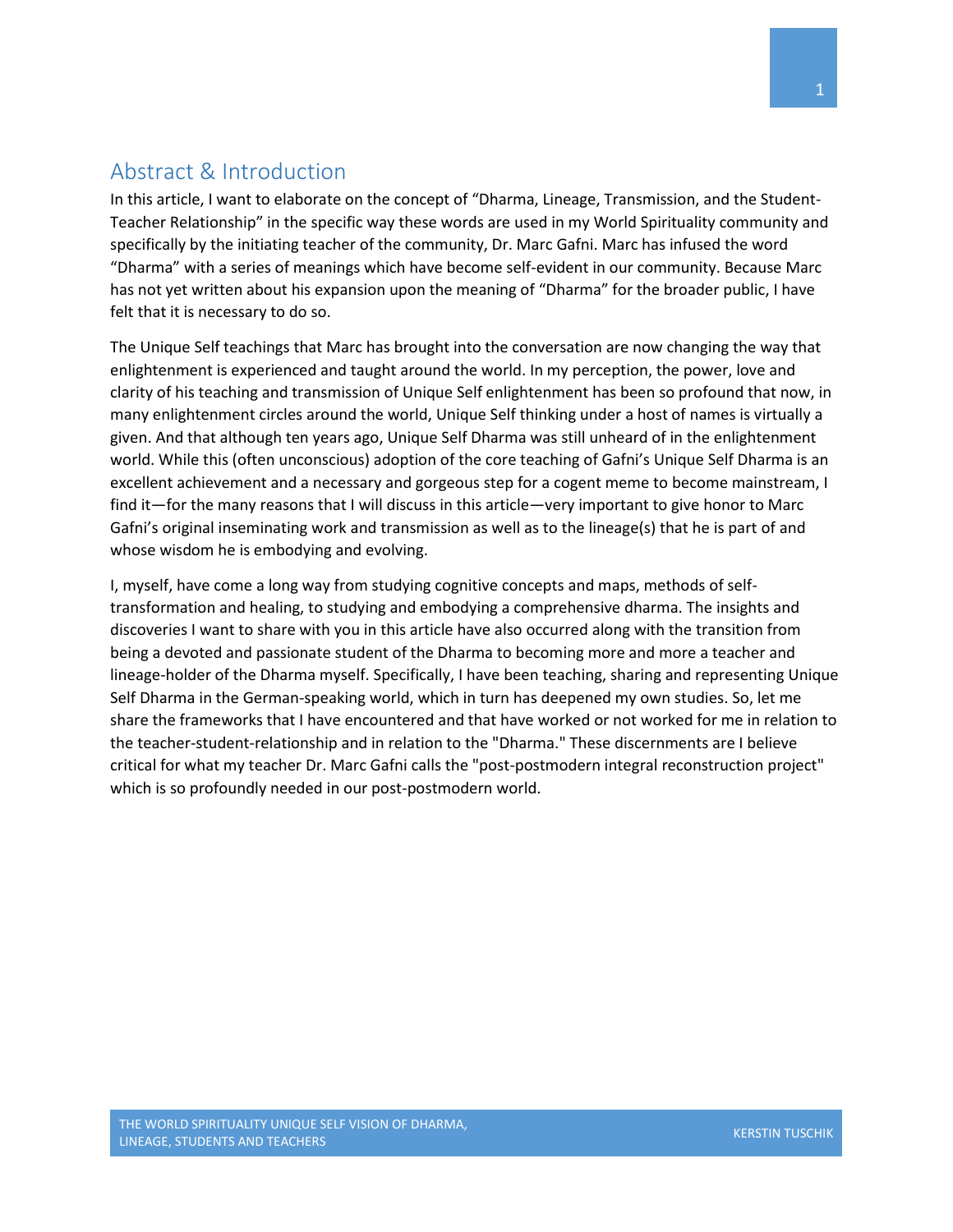## <span id="page-2-0"></span>**Contents**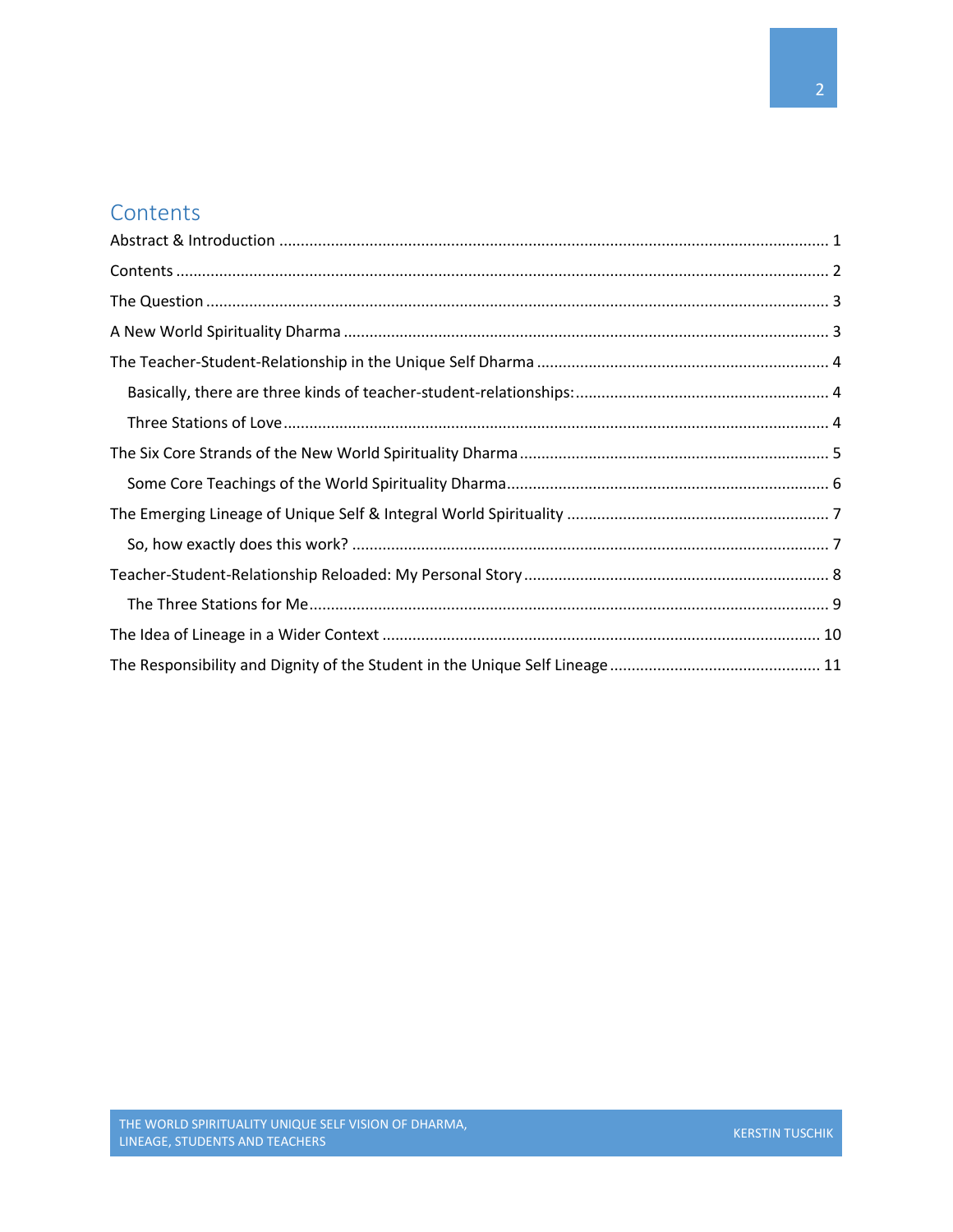### <span id="page-3-0"></span>The Question

In the Abstract & Introduction, I have already tipped my hand about the real issues I want to address. I have raised the words Dharma, Transmission, Lineage, Teacher, and Student. But what do I mean by Dharma? What exactly is a "Dharma?" What distinguishes it from other studies? And why should we care?

And what do I mean when I say "my teacher?" Everyone who knows me knows that I am fiercely independent, autonomous, and wanting very much to share my own creativity in the world. So, having a teacher for me must be aligned with all of that. And clearly I mean something more than just someone who I took a course with or imparted some information to me.

I love my teacher, receive his transmission, and—when appropriate—challenge him and the Dharma. And that is what delights both him and the Dharma most. So what is this whole teacher-student-thing and this whole dharma-thing about anyways? And what does it mean to talk of a teacher's "transmission" and who cares about all of this anyways?

## <span id="page-3-1"></span>A New World Spirituality Dharma

So let me fill in some background. While of course I had heard the word Dharma before in Buddhist circles I am not talking about the Dharma in formal Buddhist terms. Rather I am referring to the way the word is used in my World Spirituality community and specifically by the initiating teacher of the community, Dr. Marc Gafni.

Marc has been deploying the word in a strikingly original way over the last several years. When he deploys the term there is a very precise and very inspired energy that animates it, which lifts up and changes the interior nature of every conversation that it enters. Marc has deployed this sense of Dharma and Dharma transmission as a key lodestone in the development of the World Spirituality community and specifically in relation to the Unique Self and Eros/Outrageous Love teachings and lineages, which Marc has placed front and center in the World Spirituality Integral community. Marc has infused the word "Dharma" with a series of meanings which have become self-evident in our community. Because Marc has not yet written about his expansion upon the meaning of "Dharma" for the broader public, I have felt that it is necessary to do so.

I suggested this to Marc and he, in his characteristic style--not in these words, but in his light and serious way in the same sentence--said in effect, "You have received my transmission on the nature of Dharma, now go and through the prism of your creativity and Unique Self evolve it. Imprint it with your Unique Self even as you remain aligned with the core teaching."

Much of what I write below is the way I have come to understand Dharma in the post-postmodern context of my community, through Marc's teaching and transmission, and through my own autonomous study and Unique Self investigation of these teachings, Integral teachings, and my own path of study and development.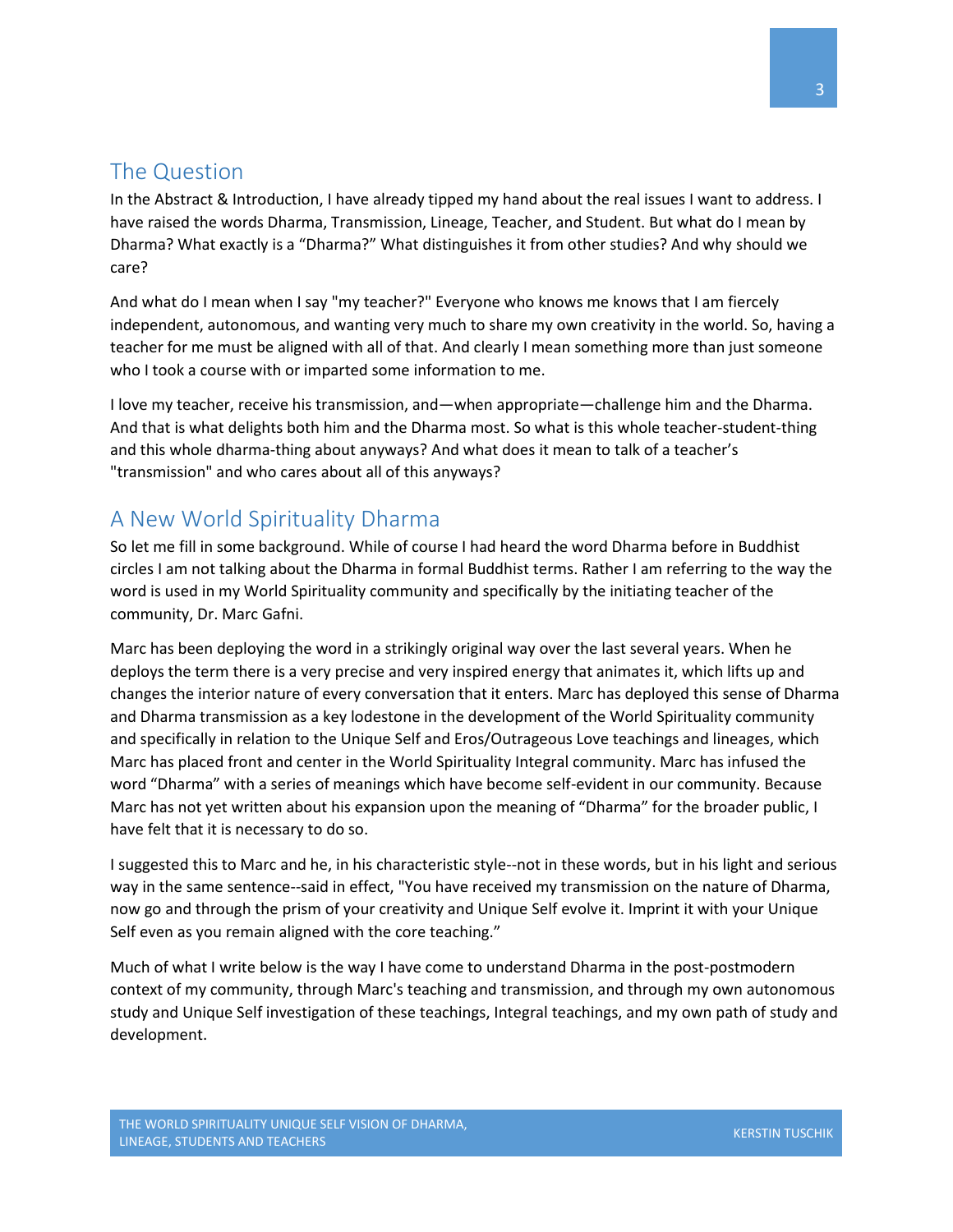It is our intention in the World Spirituality community to model humbly and audaciously a framework of what post-postmodern Integral Unique Self Dharma might look like. As Marc has pointed out again and again, the development of a post-postmodern vision of Integral Dharma is an evolutionary imperative.

# <span id="page-4-0"></span>The Teacher-Student-Relationship in the Unique Self Dharma

So, first let me say a word about the teacher-student-relationship within the context of the Unique Self World Spirituality Lineage. The Unique Self Dharma discerns between several models of teacher-studentrelationship.

#### <span id="page-4-1"></span>Basically, there are three kinds of teacher-student-relationships:

- 1. There is the classical, mythical "Guru" or teacher who has full authority over students by virtue of having a higher degree of "no-self" enlightenment. This is what we call the "Guru model."
- 2. There is the teacher who is basically a friend of the student, a fellow traveler along the way, where there is no hierarchy at all. This is what we call the "teacher is my friend model."
- 3. Both of these in the World Spirituality-Unique Self perspective are true but partial. In the Unique Self teacher-student-relationship, the teacher must have a genuine transmission of wisdom and enlightened consciousness to share with the student. But this does not give the teacher any ultimate authority over the student. For the student is an irreducible Unique Self with gifts, perspectives and insights that—when fully realized—are not available to the teacher. The teacher's mandate is to help evoke or even provoke the Unique Self of the student. But once that emerges, it is the Unique Self, which is the seat of authority and not the teacher. So, paradoxically, there is both a submission to the teacher and an audacious affirmation of autonomy and independent creativity of the student. This is what we call the "Unique Self Teacher Student model."

Zak Stein has written more about this subject in his article "On Spiritual Teachers and Teachings," published in the March 2011 issue of the *Journal of Integral Theory and Practice,* which was edited by Marc and where he published two key academic articles on Unique Self. Here is a short excerpt from Zak's article: [http://uniqueself.com/unique-self-theory/deeper-dive/unique-self-and-authentic-self/zach](http://uniqueself.com/unique-self-theory/deeper-dive/unique-self-and-authentic-self/zach-stein-on-unique-self-and-authentic-self/)[stein-on-unique-self-and-authentic-self/](http://uniqueself.com/unique-self-theory/deeper-dive/unique-self-and-authentic-self/zach-stein-on-unique-self-and-authentic-self/)

#### <span id="page-4-2"></span>Three Stations of Love

Model three, the Unique Self Teacher Student model, is further clarified through the prism of one of the core models that Marc teaches which he calls [the three stations of love.](http://www.marcgafni.com/englishenglishhebrewhebrew-393/) Without entering into the thick of this model suffice it to say that station one is called submission, station two separation, and station three sweetness:

- 1. Submission is the first level of the teacher-student-relationship. It starts with the moment when—as Ken Wilber once said in response to a question of how to know that I have found my teacher: "You fall in love with him."
- 2. Station two is separation—not leaving the relationship but gaining some more objective clarity in relation to your teacher, their strengths, human shortcomings, complexity, and depth.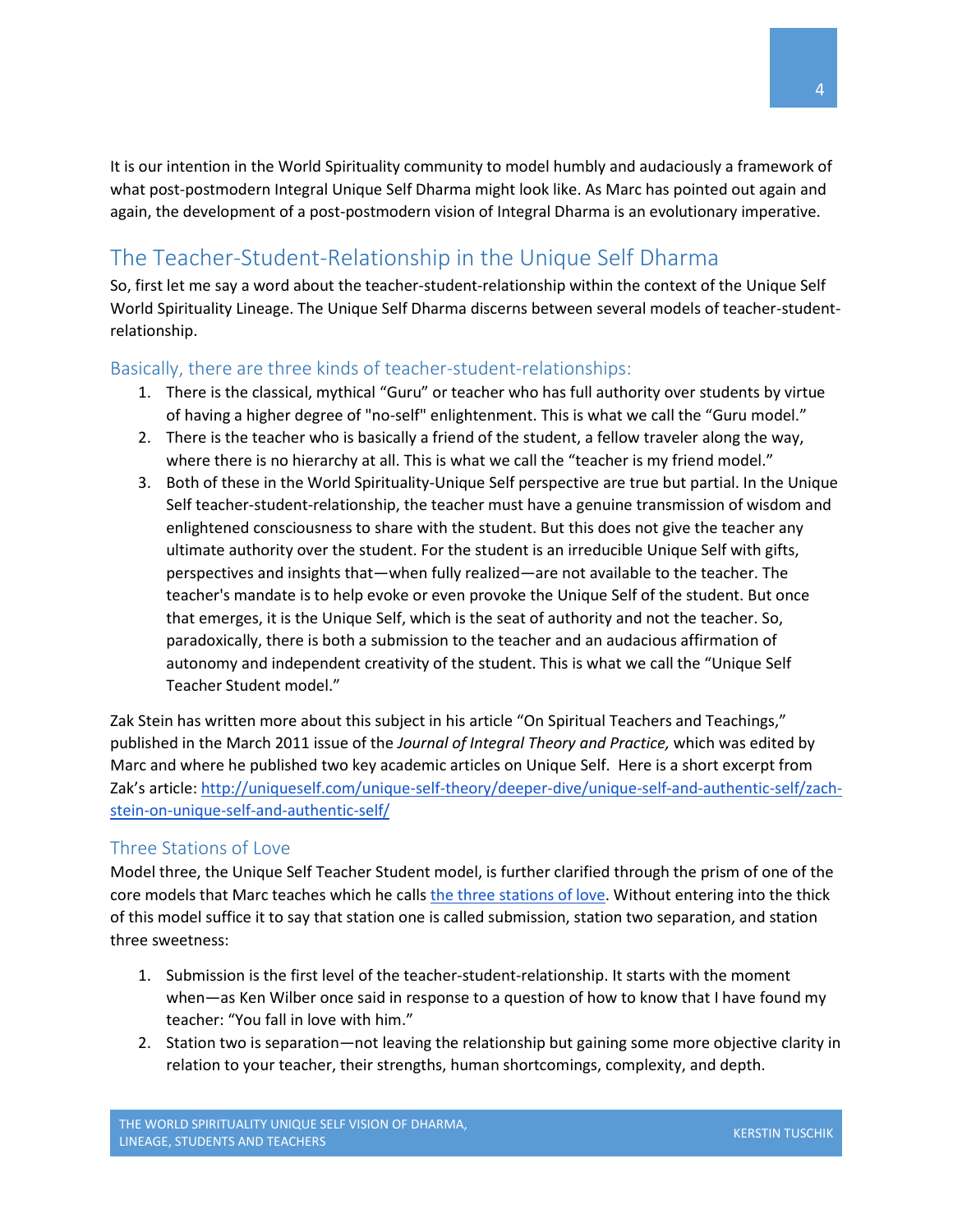3. Finally station three is when you fall in love with your teacher again but this time from a much higher place in your consciousness. You are bound to your teacher but both you and your teacher are bound to the Dharma. And your teacher is bound to you. Your teacher is delighted in your creativity; the relationship is fraught with love and egoless; you begin evolving new pieces of the Dharma in yourself. Your teacher and the lineage itself begin to empower you to emerge as a teacher even as you deepen your role as student. You develop a dual relationship with your teacher as both source of transmission and also friend and partnering visionary.

So, those are some words on the teacher-student-relationship in our community. And while these stations naturally take many years to be fully passed through, they can also emerge in shorter cycles. In my own experience, I sometimes see myself going through the stations a couple of times within minutes or hours, while there are other cycles that take months or years.

Now, let me turn again to the meaning of Dharma in our community.

#### <span id="page-5-0"></span>The Six Core Strands of the New World Spirituality Dharma

In my discernment, there are six core strands that Marc has originally woven together in what he, citing earlier sources, calls new wine in old flasks.<sup>1</sup>

**First,** he uses Dharma in the way that his native tradition of Kabbalah uses the word Torah. In his words, Torah is an "ongoing living expression of the sacred aliveness of reality organized in explanatory teachings and embodiments that reflect the truest nature we can ascertain about the interior laws of psychological, spiritual, emotional, erotic, ethical, and existential reality." In other words, Dharma is a deep revelation and ascertainment of the inner truth and principles of reality. And that is actually remarkably close to the definition of Dharma in the Indian religions where it means the Law that "upholds, supports or maintains the regulatory order of the universe."

**Second,** Marc deploys the Perennial Philosophy as a modern example of an attempt to articulate Dharma. The Perennial Philosophy—as articulated by the likes of Frithjof Schuon and his circle and popularized by the likes of Aldous Huxley and later Huston Smith—is a collection and integration of the best truths of classical religion. It distinguishes between the surface structures and depth structures of every religion and looks for the shared depth structures of all the great traditions.

**Third,** Marc points out that the Perennial Philosophy taken by itself is regressive. It is a series of truths that are all pre-modern. They do not take into account the best knowing of modernity and postmodernity. Therefore Marc's third principle is the "*Embracing of evolution as the core fact of the cosmos and the integral principle."* It has been radically affirmed by Ken Wilber that this evolution takes place, or tetra arises, in all four quadrants—individual, collective, interior, and exterior. So Dharma is in some sense, as Marc likes to say, *"the Perennial Philosophy in an evolutionary context."*

 $\overline{a}$ 

<sup>1</sup> I reviewed these core elements of Marc's deployment of the term Dharma during the course of writing this article and he confirmed and clarified the content and language of each of them.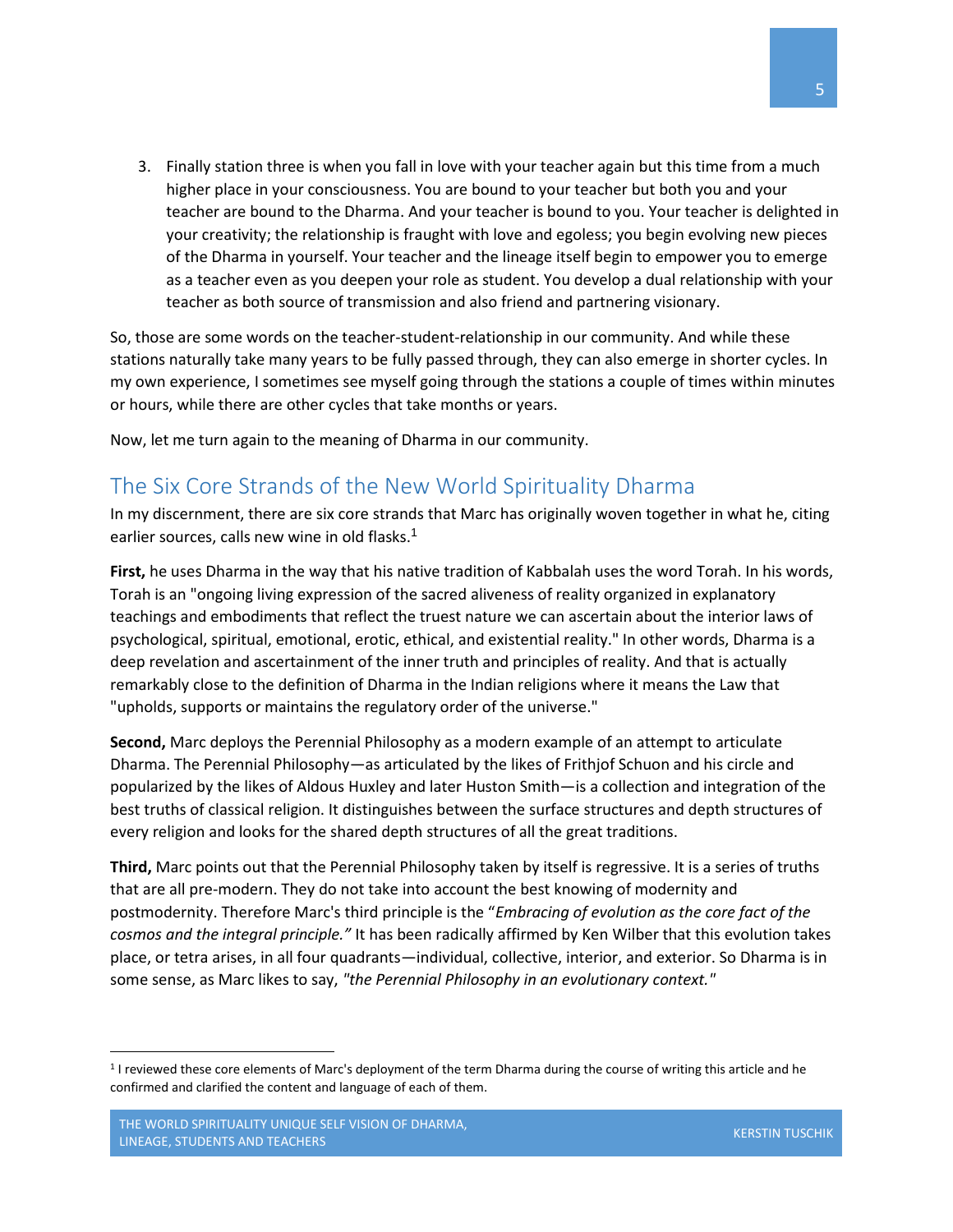**Fourth,** the source of Dharma is not in doctrine or dogma. Dharma is the deepest Insight that is born from the eye of the spirit and the eye of the heart. Following Habermas, Integral theory, and the medieval Kabbalists who originally informed him, Gafni here speaks of different domains of knowing: Empirical, rational, and interior all of which have their own methods of perception and their own validity claims. There is the eye of the senses (empirical knowing including much of science), the eye of the mind (including for example mathematics, logic and more) and the eye of the spirit and the heart (including all forms of interior meaning, including love, values, and many dimensions of wisdom).

Dharma is the deepest knowing of the core principles of the interior face of the cosmos—a knowing which is supported by implications from the eye of the mind and the eye of the senses. This knowing which emerges directly from the eye of the spirit always requires validations by the "community of the adequate"—meaning of those who have engaged the practices long enough to actually get results that then can be (and have been) compared in cross-cultural, double-blind studies (over many centuries).

Dharma is both a first person realization—that is it is known in first person—as well as supported by a collection of first person testimonies which together create a third person witness of its truths.

**The fifth dimension** that Gafni brings to Dharma is the requirement that Dharma be embodied by an awake teacher whose Unique Self, heart, body and mind are to some significant extent transparent to wisdom. The teacher must be committed to the evolution of love and to transmitting the Dharma through their integrity, clarity and love. The teacher is not perfect but rather human like the rest of us and as Gafni says, "an imperfect vessel for the light."

**The sixth domain** which the Dharma expresses has already been pointed to by second generation Integral Theorist Zak Stein in his review of three of Gafni's books: the two volumes of Radical Kabbalah and Your Unique Self. He wrote:

"It appears that the rumors of God's death have been greatly exaggerated! There may be no better way to understand the Divine in the coming decades than what is expressed in this book, where ancient traditions are cast in a new light and brought into a new Century. You will be compelled to respect the unparalleled rigor and depth of scholarship while at the same time swooning from the beauty of the ideas. A work like this comes along once in a generation."

Stein in this review elaborates on why Gafni's work is unique and "unparalleled" in its particular gift. In his view, Marc's work is important in part because it both articulates a new worldview which is fresh and clear and interfaces powerfully in the modern, postmodern and post-postmodern context, even as he is so deeply and reverentially receiving, embodying and transmitting a lineage. Zak points both to the breadth and depth of Marc's scholarship merging with the beauty and power of fresh ideas.

#### <span id="page-6-0"></span>Some Core Teachings of the World Spirituality Dharma

Core to the Dharma Lineage of World Spirituality as developed by Marc are a series of living key Knowings around the following central topics:

- The Democratization of Enlightenment
- Unique Self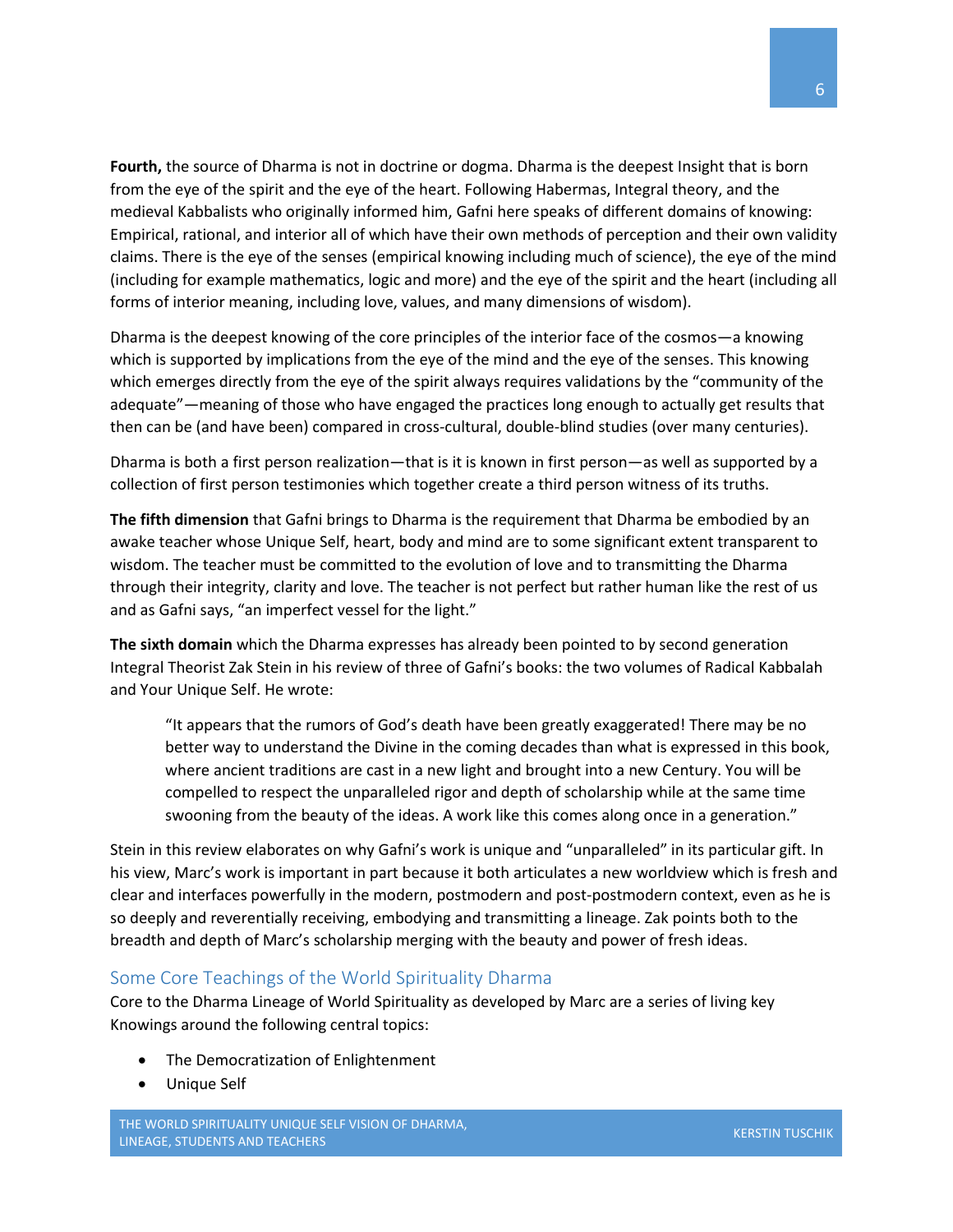- Outrageous Love
- The Second Person of God
- Falling in Love with the Divine
- Conscious Eros
- Evolutionary Prayer
- The Personal Beyond the Impersonal
- The Evolution of Tears
- Dual Citizenship as an Enactment of the Conveyor Belt
- and more.

All of these are Dharma in the sense that they are in alignment with the six core principles articulated above.

## <span id="page-7-0"></span>The Emerging Lineage of Unique Self & Integral World Spirituality

Most traditions have lineages that in some ways or another go back to their founders. So Buddhists tend to trace their lineage back to Buddha, Sufis to Muhammad, Christians to Jesus, and Jews to Abraham. At the same time, lineage is connected both to a Dharma as well as to its respective community of practice.

The World Spirituality, Unique Self, and Eros teachings have all signs of a newly emerging lineage: a comprehensive Dharma, its own consistent practices for Unique Self-Realization, as well as the communities (or Sanghas) that engage the practices and have the potential of creating and evolving this new lineage together.

By engaging the practices and by opening to the Transmission of the Dharma through the Unique Self Teacher, the students participate in the foundation of this new lineage. And while former mythical lineages had a tendency to preserve the same way of thinking in their dogmas and doctrines with aberrations leading to the foundation of new lineages, this newly emerging World Spirituality Lineage has its own evolution already built in, as it is held self-evident that the Dharma will be evolved over time by all its practitioners.

And while there still might be different views held by different practitioners that might lead to separation, it is actually part of the practices to engage in what Marc calls "Dharma combat" where the two masters or advanced students fight not for their own egoic sense of being right but in order to find the highest accessible truth and wisdom for this moment in time. Marc also invites any student to challenge him on any issue and delights if they can best him in Dharma combat because in his words, "I learn most from my students who are my teachers." And as you can imagine that is not easy to do, which is why he is the teacher. And yet the Dharma is democratic. Anyone can enter the holy fray, challenge it, and seek to evolve the Dharma. And nothing—really nothing—makes the teacher more happy.

#### <span id="page-7-1"></span>So, how exactly does this work?

We can only challenge the Dharma by entering it fully, first! We need to live in the Dharma, enter it fully with body, mind, soul, and spirit; we need to do the practices regularly for some time, embody the principles in our lives and see the results. We need to thereby become members of the *"community of*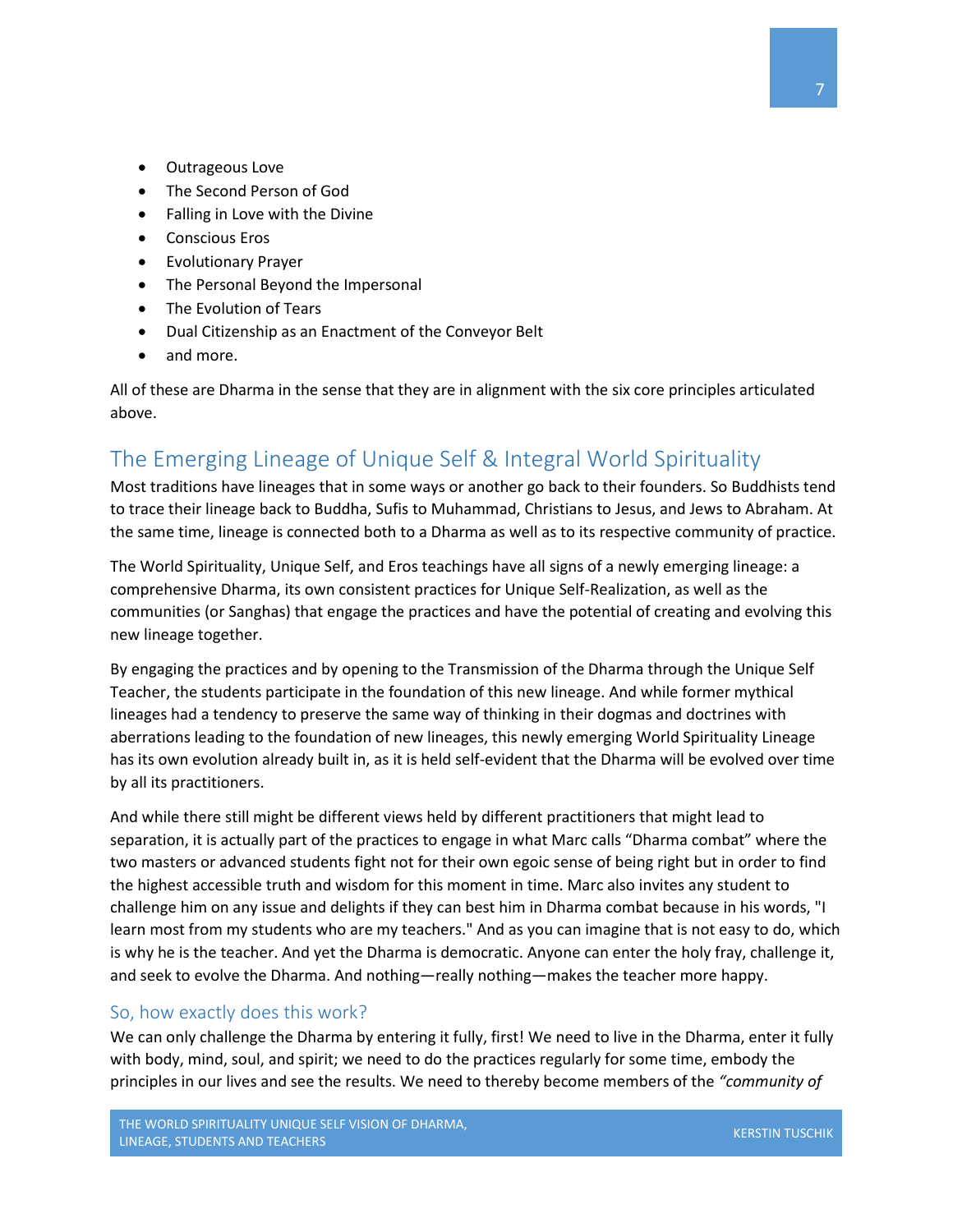*the adequate."* Only then can we really participate in the evolution of the Dharma and the evolution of love.

Or, in terms of the three stations of love, we cannot skip any of these stations. We need to allow ourselves to fall in love with the Dharma, merge with it, and even submit to it, so that the Dharma can start to work us. We need to fall out of love and separate and analyze the Dharma from a little more distance. And we need to do the work to find a mature relationship to it. And although this is a process that can and will take years, it can and will also happen in ten minutes, and again in the next…

Also, our post-postmodern Dharma is not a theoretical concept. We cannot engage this Dharma just cognitively. Yet, we cannot bypass the mind, either. In our practices, we need to engage each of the eyes—the eye of the body, the eye of the mind, and the eye of the spirit and the heart in their respective appropriate ways—to tell us something about the nature of reality, to create a real map that helps us to live a well-lived life, and to create practices that help us transform to the next level of our own development, where the next level of the Dharma can be revealed to us or—to say it more accurately can be enacted through us.

And in coming together as communities of practice—both virtually or online as well as in real life, we participate in the foundation of the new lineage of World Spirituality and Unique Self. Dr. Marc Gafni, who is the founder of this new lineage—working in partnership alongside with Ken Wilber who is the founder of the Integral lineage, Sally Kempton who is a great meditation teacher and transmitter of postpostmodern Kashmir Shaivism, and Mariana Caplan, a psychologist and expert on spiritual scandal and controversy— draws on many lineages himself, bringing them together and evolving them into a comprehensive new Dharma.

In all of this, it is important to see that World Spirituality is not a new religion in any sense, shape or form. In the language of the old traditions, "God Forbid." Each tradition is seen and valued as having its own Unique Self with its own unique contribution that adds an important voice to the symphony of World Spirituality. One can actually remain part of one's native or chosen tradition and practice it besides being part of this emergent World Spirituality. Or one can engage this World Spirituality Dharma as a lineage of its own. Ken and Marc have also called the World Spirituality lineage *"a trans-lineage path"* because it draws upon the wisdom of all the independent traditional, modern, and postmodern lineages that exist.

So, after all these definitions and thoughts, why did I, as an autonomous human being decide to become part of this lineage?

#### <span id="page-8-0"></span>Teacher-Student-Relationship Reloaded: My Personal Story

Although I was a student of spiritual teachings for more than 20 years, I was always repelled by the mythical Guru systems where I would have had to give up my autonomy in order to obey to the authority of the guru who will or will not abuse it. With all my longing for connection and union, I just couldn't do it. Again and again I decided to stick to the postmodern student-teacher-relationship (the second model adduced above), where the teacher is mainly a friend who can maybe teach me some cognitive concepts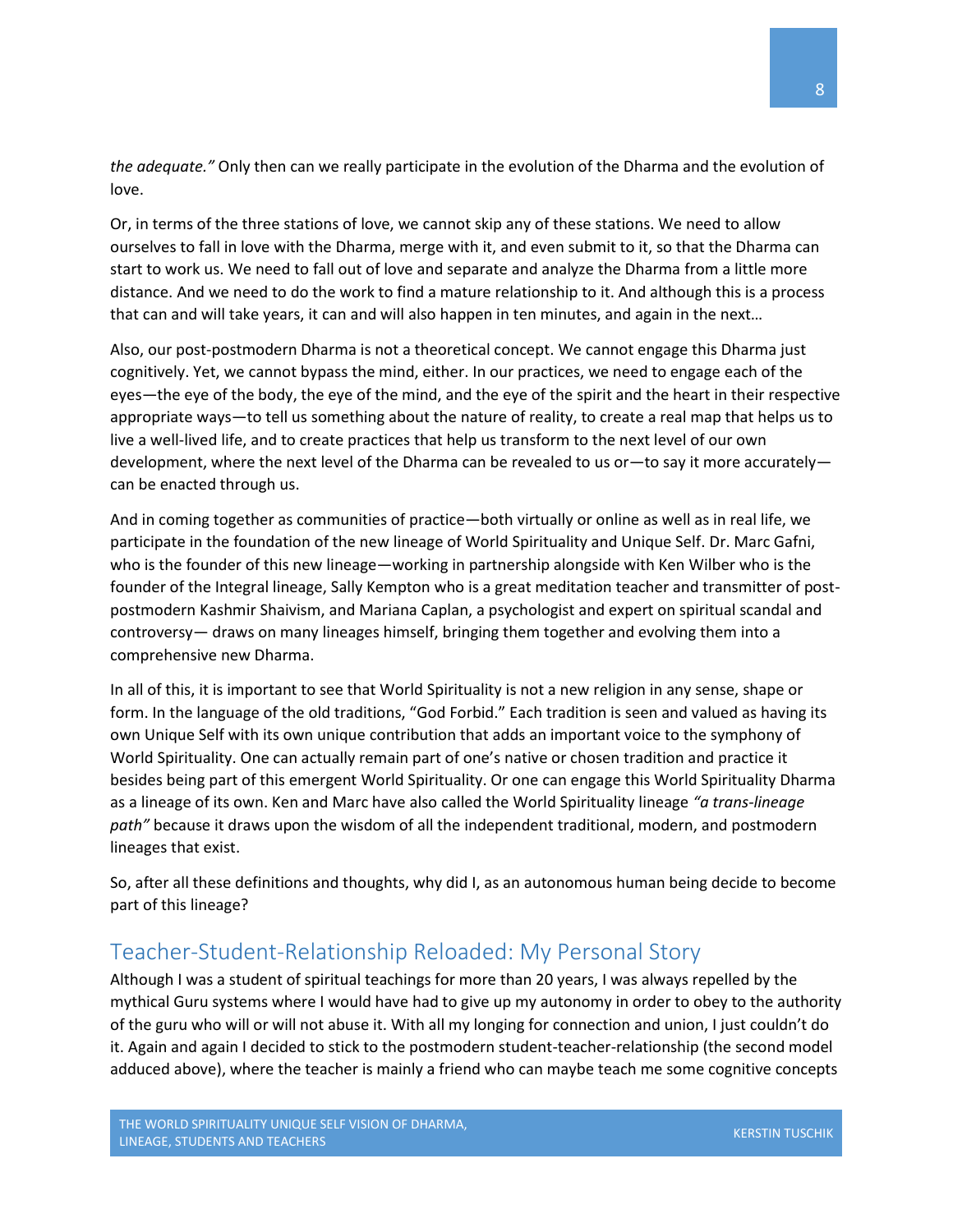or can lovingly point me to some issues in my psyche that I otherwise would not be able to see. And although I have learned a lot this way, my heart always knew that there was something missing.

Even if I didn't know the framework of Unique Self, I had enough intuition of it that my own path and practices helped me to realize my Unique Self even without a comprehensive Dharma of it, helping me move beyond True Self experiences. My True Self experiences were nice peak experiences, but were not ends in and of themselves. I resolutely understood that no Guru or Master could ever replace my own Unique Self. With my growing skills of discernment, I perceived people who submitted to a Guru as though their Guru had actually replaced their own soul, higher self, or what I now call Unique Self. And definitely, that was not what I wanted.

So, I stayed in my autonomy. And even the communities I became part of could never fulfill my deepest yearning for true connection. And there weren't so many teachers around who were:

- a. real lineage holders in one or more traditions
- b. not only transmitting but also evolving their lineages
- c. able to transmit enlightened states of consciousness and love
- d. respectful for the autonomy of the Unique Self of their students AND
- e. coming from a truly integral perspective and framework

In meeting Marc Gafni, I have found all of this and I immediately and intuitively decided to become his student. Until now, this intuition has been confirmed by reality over and over again. And my trust in him as a teacher and leader is deepening almost every day of working with him.

#### <span id="page-9-0"></span>The Three Stations for Me

So, let me give you a first person account on how I experience being a student of the Dharma, a part of this emerging Unique Self and Eros lineage, and finally a teacher and lineage-holder myself.

I have been through some smaller and larger cycles of the three stations of love with my teacher Marc and the Dharma and I can say that my relationship to him and to it continues to deepen. There are times where the Transmission is so strong that my whole body vibrates for days—even when there is a whole ocean between us. And it seems like Marc always knows the exact proportion of masculine push and feminine holding that I need in order to grow.

Now, does that mean he is perfect? Of course not! Like every other human being he has a unique blend of wonderful unique gifts and also weaknesses. As Marc often says "we are all imperfect vessels for the light." That he embodies his Unique Self most of the times, which gives him an incredible energy to do whatever he is doing (and I have not seen many people work as hard as him), does not mean that he can do everything. He is constantly inviting us to partner with him in this emergent movement of World Spirituality and Integral Wisdom and to do better than him. Yet, when he is in the teacher function and in his transmission, there is a great clarity, wisdom, and love coming through him and from him.

I also have challenged him and the Dharma in several situations. And I was often surprised how Marc has welcomed my view and empowered me to take a leadership role wherever appropriate.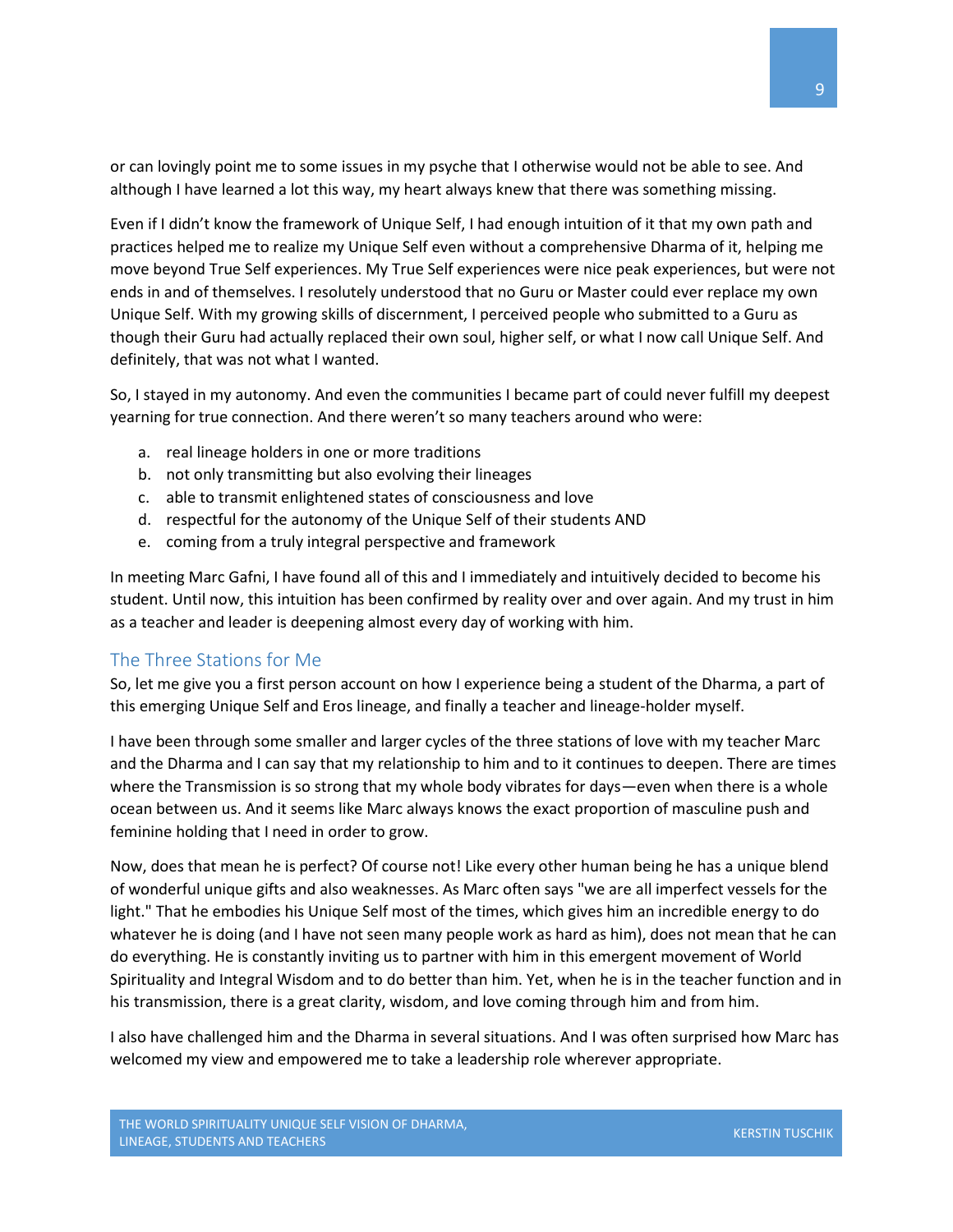And finally I was able to start teaching the Dharma myself, starting to contribute to it my own views and experiences. This is when I find myself in utter sweetness. My Unique Self blossoms into and delights in it. And I continue to let the Dharma work me and the lineage has taken me inside. I can feel it, I am proud of it, and I bow to it in humility, while at the same time I audaciously dare to give my own unique contribution to it.

Here, my utmost autonomy comes together with my sense of being connected to something bigger than me, which is the nature of every Unique Self. I am part of the All while I am also whole (not separate or lacking) by myself. Letting myself be held by the lineage, the Dharma, the Sangha, and the teacher, who in these moments represents the Goddess or Divine Mother, finally releases that old sense of loneliness in me, the sense that I have to "do it all by myself" which can of course never be enough. At the same time, my unique contribution to the All, together with my sense of personal power to actually change something in the world, can finally take root as I have given up that notion of having to do it all by myself; and I surrender again and again to being part of this.

Now, again, does this mean that I have become perfect all of a sudden? Of course not! I still have my challenges that I work with almost every single day—learning and growing and sometimes reaching the end of my rope. Yet, when I am in the teacher function, I can feel a great clarity, love, and wisdom pouring through me. And the more I can embody my own Unique Self in my life, the more I get access to that inexhaustible source of energy within me or the cosmos that we can all plug into through our unique "plugs" offered by our Unique Selves—to borrow another image from Marc.

## <span id="page-10-0"></span>The Idea of Lineage in a Wider Context

Here, I want to add something to the notion of lineage that comes from my own background.

Earlier in my life, I had been doing some (family) Constellations work that goes back to the work of Bert Hellinger et al. In it, working with a constellation of the family of origin often results in a constellation at the end where all the ancestors of the client are standing behind him, giving him strength and blessings for his own path of life that is in front of him. Having been in such constellations myself (both as client as well as representative and even leader) I know that this is a very powerful experience. There is a palpable feeling of strength coming from behind that actually strengthens the sense of the own Self, the alignment to and embodiment of one's own Unique Self.

When I teach the lineage Dharma of Unique Self and Eros that I study with Marc Gafni, I have a very similar experience as I have had during these constellations: I can feel Marc and his whole lineage behind me transmitting the Dharma to me while I am transmitting it myself. Giving and Receiving become truly one, as is a part of Marc's teaching on Eros. I can only give as much as I receive, while at the same time, my own Unique Self is totally present and grounded, giving my expression a special flavor, adding my own experiences to it, translating the teaching not only into a different language (German) but also into a different culture, sometimes even reaching some people who have been formerly closed to this Dharma… And I totally love it!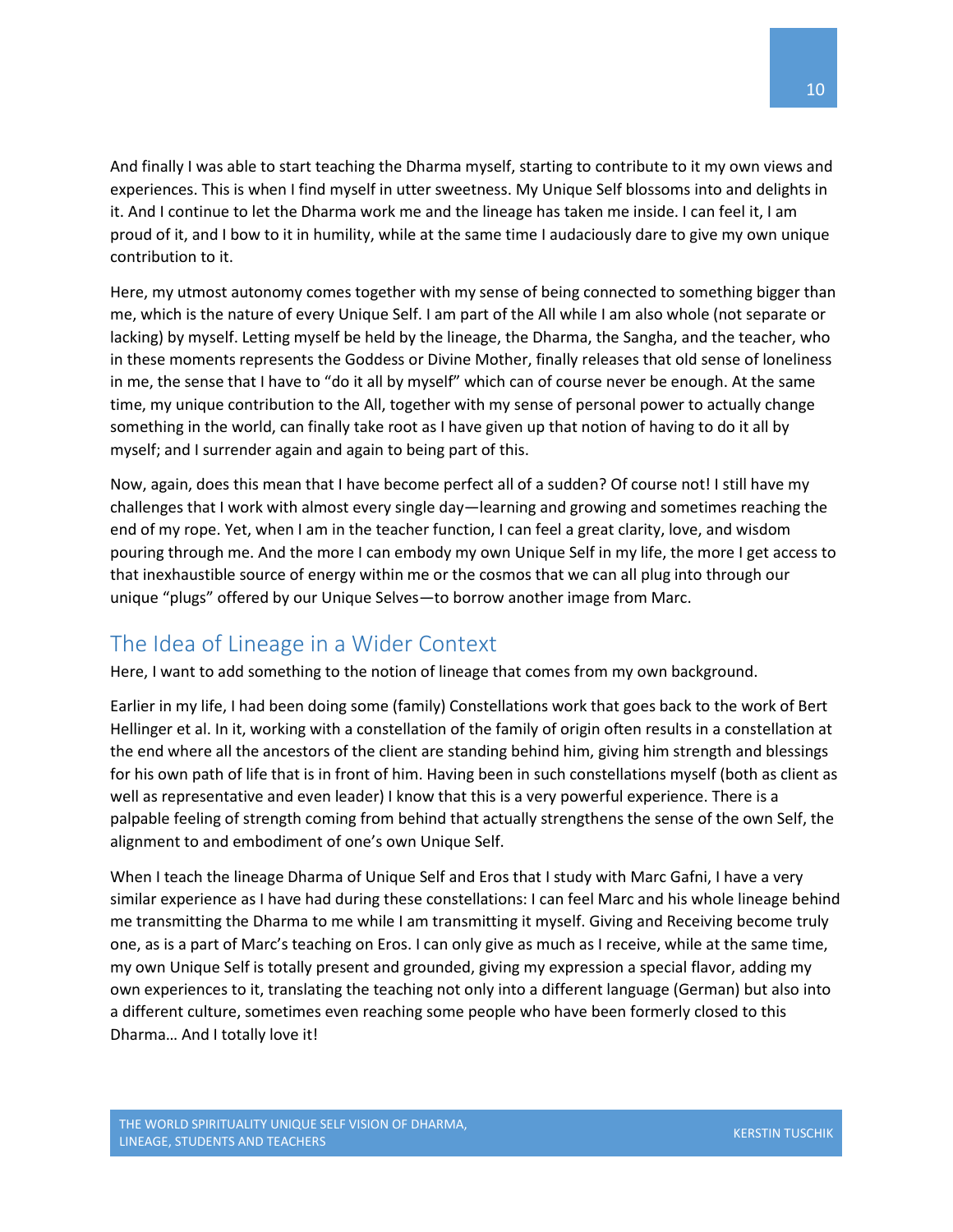If we are really conscious, we realize that all of us stand in the lineages of countless thinkers, mystics, and powerful people. All the people that have been before us, on whose experiences and realizations we build upon, are actually part of our lineage.

As 12th century theologian and author John of Salisbury put it:

"We are like dwarfs sitting on the shoulders of giants. We see more, and things that are more distant, than they did, not because our sight is superior or because we are taller than they, but because they raise us up, and by their great stature add to ours."

So, why then is what I describe not a normal experience for all of us?

In Constellations work, for most us, there are some rituals that have to be taken and really embodied first. The most important one is that we acknowledge to our parents and grandparents that we are small. We bow to them and say: "You are big. I am small. You give. I take." And the taking here is not a passive receiving, nor is it a taking without receiving. We open to receive but we also need to actively grasp and take hold of whatever is given.

Mostly what hinders this experience is that we make ourselves too big. We think we are big already. We think we may actually need to save our parents and ancestors. Or we think they did it all wrong. And we actually forget that we are the dwarfs sitting on their shoulders.

In not giving credit to all those on whose knowledge and realizations we draw upon, we do the same thing. We make ourselves big. We act as if all those realizations are just coming from ourselves and nobody can or needs to transmit to us. Yet, little do we know… without the realizations of all the generations before us, we would have to start over again as hunters and gatherers—reinventing not only the wheel but also the fire and language and basically everything that we take for granted in our lives.

Giving credit to those who came before us, acknowledging all the lineages we are part of, realizing that we are small beyond measure as long as we don't open ourselves to these lineages, that is exactly what opens up all the strength, all the support, all the blessings from our ancestors and predecessors, from all the direct and indirect teachers in our lives. And that paradoxically doesn't weaken our access to our own spirit or Unique Self, but it strengthens it greatly. And of course we potentially have something small or great that we will contribute to it. And the lineage is waiting for us. Not giving credit is actually not only arrogant, but it is also the dumbest thing we can do.

## <span id="page-11-0"></span>The Responsibility and Dignity of the Student in the Unique Self Lineage

As a teacher it is my responsibility to clarify both myself as well as my expression of the Dharma again and again, to remain true to the Dharma as it is revealed to me over time, to resist the temptation to change it in order to make it more popular or easily accessible, and to transmit it in ways the students can receive it. It is also my responsibility to open and hold sacred spaces for the students where they can access their own True Self, their own Unique Selves, and where they feel held in the Divine Feminine. It is my responsibility to create the right amount of tension and discomfort for them, sometimes pushing them beyond their recent limitations, while simultaneously holding them in his or her personal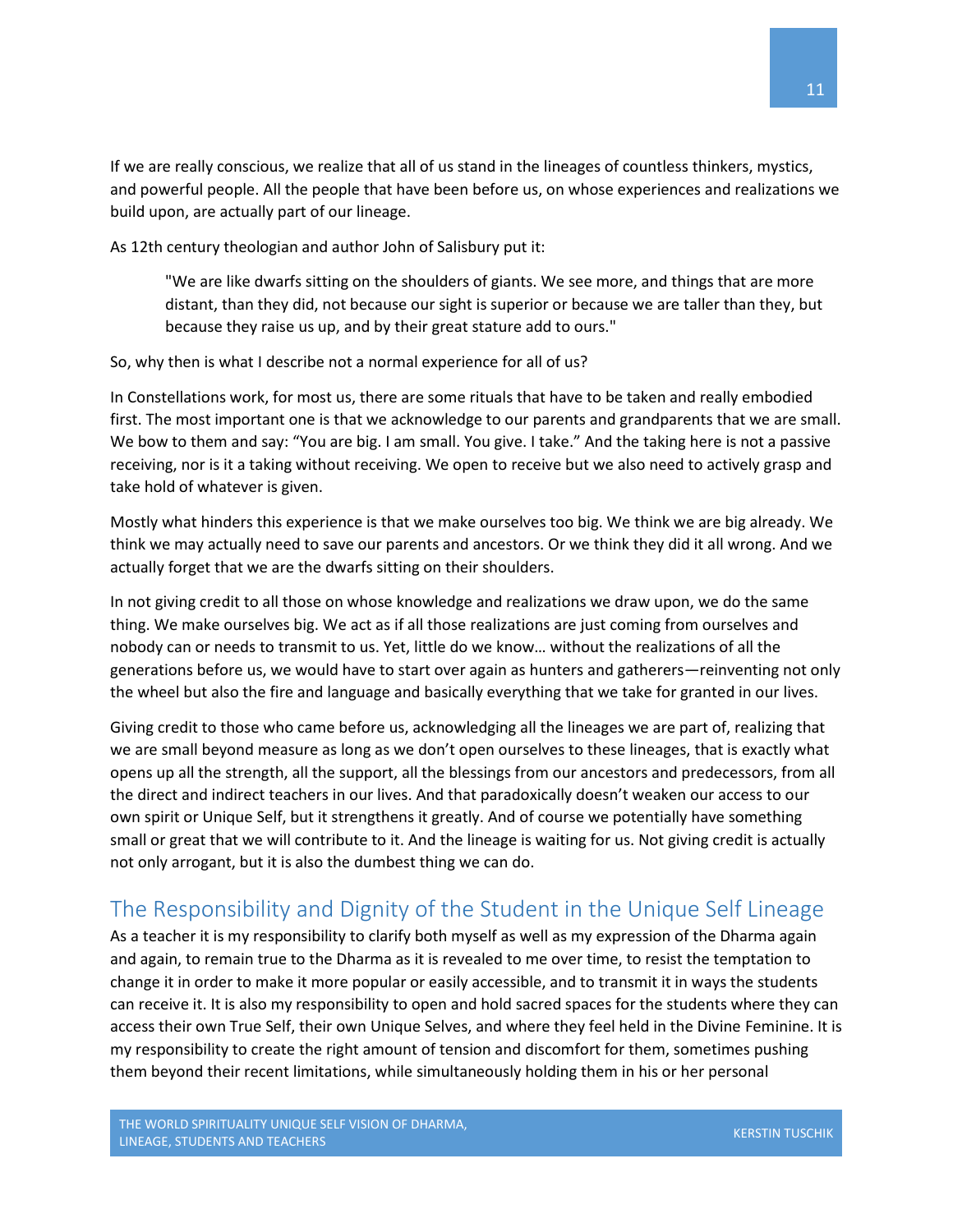"outrageous" love. And I must say that Marc Gafni has been a real role model for me in all of this; and I have been learning so much by witnessing his example.

Yet, I also need to say that there is a lot of responsibility with the student. The student needs to open him- or herself up to the teachings again and again. "Lean in, don't lean back!" I first heard this sentence said by my Dharma sister (board member of our Center and spiritual teacher in her own right) Chahat Corten during the first Summer Festival of Love at Venwoude in 2012, and it spoke to me deeply.

We have a natural tendency to contract and close ourselves. We are used to listening to a teaching only with our minds, thinking of our own thoughts and responses to what is being said, instead of really and actively listening first. We listen for what we already know and put it into little boxes in our minds, instead of being really interested in what is said, opening to something that surprises us, something that sets our minds and hearts on fire and causes us to literally think outside of the box.

To be open like that and to listen with full presence to a Dharma is a practice in and of itself. And like in a meditation practice we need to go back to it again and again, once we catch our minds wandering, our bodies fall asleep, or our hearts close. There will be moments of great clarity, beauty, and awe, when we discover something new. And there will be moments of resistance, when the Dharma asks us to grow beyond our current limitations.

If there wouldn't be resistance, we would already be enlightened. And I am not speaking of enlightenment as a final state or stage here, but as the process of enlightening that is never-ending. There is always more to discover, more to embrace, more perspectives to be taken, and more services to be done… And as Marc Gafni often reminds us, each moment we are not opening, we are closing, and the moment will remain closed to us.

It is important to understand that Unique Self is not an object out there that I can reach. It is not a concept. It is a Realization. And it is paradoxically the very Ground of Being that we have always been, always and already from before our birth, while at the same time it is always in the future. While uniqueness is a feature of the universe in all its expressions all the way down to elementary particles, we not only grow to become conscious of our uniqueness as well as our connectedness more and more, but we also grow increasingly distinct from and connected to each other.

In my own life as well as in working with hundreds of people (friends and colleagues as well as participants in the workshops and groups that I have led and clients with whom I have worked one on one), I have seen it over and over again that real transformation takes place when all aspects of ourselves say a big resounding YES to this process—even if we don't know exactly what will be the result of it, as is always the case with genuine transformation where we enter uncharted waters.

By "aspects of ourselves," I mean body, mind, soul, and spirit as well as all our sub-personalities or subselves (in whatever language you want to put it). Even our inner skeptic (whose job it is to be skeptical) needs to voluntarily step aside for a while to let us experiment with the new. This is of course only possible by "listening" and giving voice to all those inner voices in the first place, albeit only in our minds.